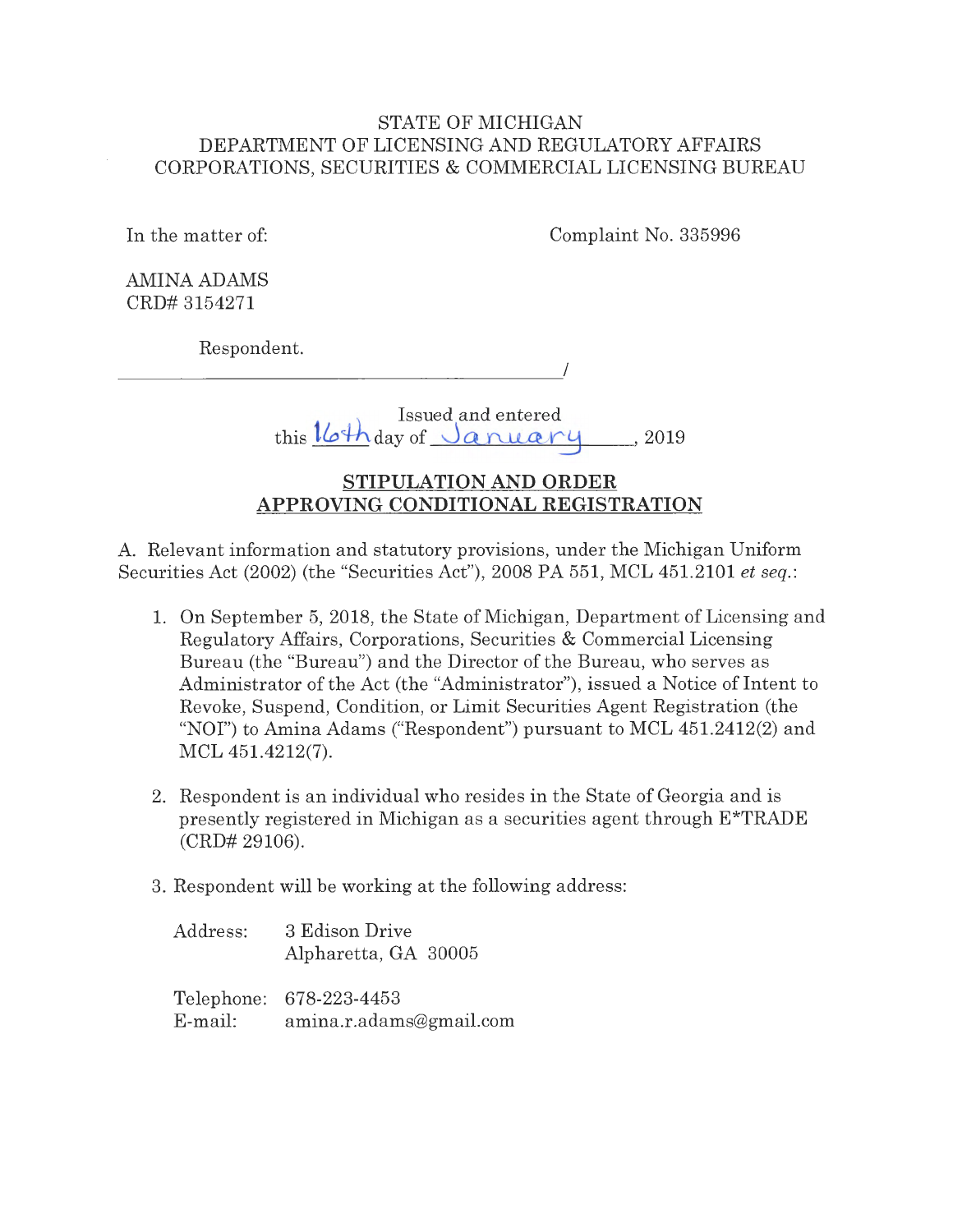4. Respondent will be supervised by the following Supervisor or Compliance Officer at E\*TRADE who works at the address indicated:

| Name:<br>Title: | Jeffrey Robinson CRD No. 5331818<br>Manager, Executive Platinum Relationship Management |
|-----------------|-----------------------------------------------------------------------------------------|
| Address:        | 3 Edison Drive<br>Alpharetta, GA 30005                                                  |
|                 | Telephone: 678-319-7878<br>E-mail: jeffrey.robinson@etrade.com                          |

- 5. The Administrator and Respondent (collectively, "the Parties") acknowledge and agree that Respondent's insolvency, as set forth in the NOI, provides grounds for the Administrator to revoke, suspend, condition, or limit Respondent's securities agent registration, as provided in the NOI.
- 6. The Parties have determined, notwithstanding the basis for disciplinary action, that: (a) protection of the investing public does not require additional disciplinary action if Respondent and E\*TRADE agree to registration subject to the terms and conditions specified in this Stipulation and Order; and (b) the conditional registration of Respondent pursuant to this Stipulation and Order is authorized by law and otherwise reasonable, appropriate, and in the public interest.

### B. STIPULATION

The Parties agree to this Stipulation enabling the Administrator to conditionally register Respondent as a securities agent subject to his compliance with the following conditions:

- 1. The Parties agree that, effective upon entry of the attached Order, the NOI and Respondent's request for a compliance conference are both resolved without further action by the Parties.
- 2. Following entry of the attached Order, the Bureau will file a Form U6 reflecting the Parties' resolution of the NOI under this Stipulation and Order. In addition, the Bureau will update the Central Registration Depository (the "CRD") to reflect Respondent's registration as a securities agent as "APPROVED-RES [RESTRICTED]." This Stipulation and Order is a public record required to be published and made available to the public, consistent with section 11 of the Michigan Freedom of Information Act, MCL 15.241.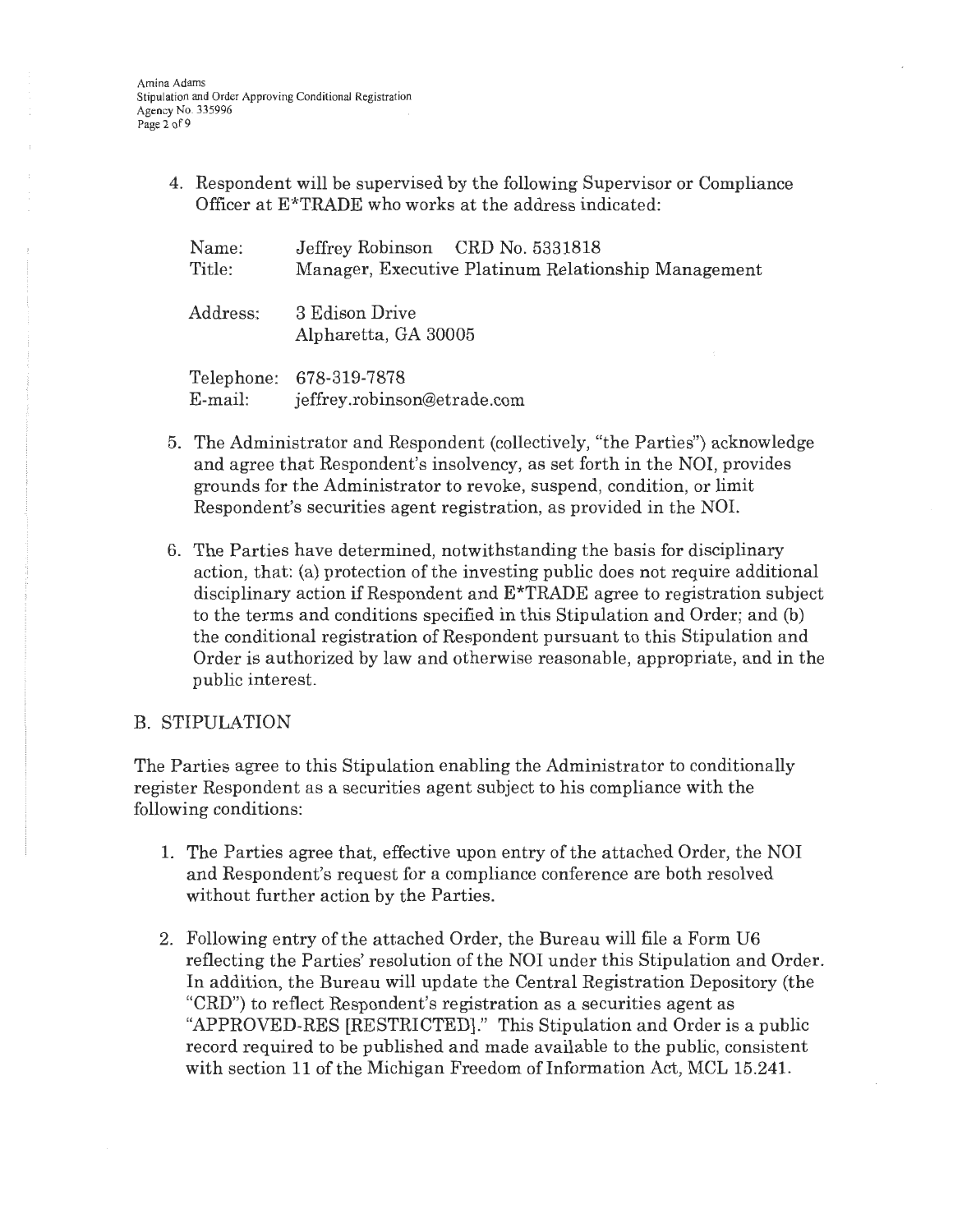The Bureau currently publishes copies of orders issued under the Act to the Bureau's website.

#### **Compliance Review and Reporting**

- 3. As described further in paragraphs B.14 and B.15, Respondent agrees to prepare and submit quarterly compliance reports to her supervisor at E\*TRADE in the form attached as Exhibit A, which E\*TRADE will then review, certify, and maintain together with all additional information required by this Stipulation and Order. "Quarter" or "quarterly," for purposes of this paragraph and as used throughout this Stipulation and Order, means the periods from January 1 to March 31; April 1 to June 30; July **1** to September 30; and October 1 to December 31.
- 4. Respondent's securities agent registration will remain conditional and subject to this Stipulation and Order, and E\*TRADE agrees to supervise Respondent under this Stipulation and Order, for a minimum period of one **(1)** year following the date that E\*TRADE provides evidence to the Bureau that Respondents Total Assets exceed Total Liabilities or Current Assets exceed Current Liabilities as reflected in the Personal Balance Sheet and supporting documentation reviewed by E\*TRADE ("Evidence of Solvency"), unless extended as described in this Stipulation and Order (the "Conditional Registration Term"). One year after E\*TRADE provides the Evidence of Solvency to the Bureau,  $E^*$ TRADE may submit a written request to the Bureau, at the address indicated in Paragraph B.5, that the conditions be lifted from Respondent's registration and providing a reasonable basis for the request. E\*TRADE's written request to lift Respondent's conditional registration must include: (a) originals of all quarterly compliance reports required under paragraphs B.3, B.14, and B.15; and (b) any additional information specifically required by this Stipulation and Order. Respondent's registration will remain conditional, and the Conditional Registration Term continues, until the Administrator issues an order removing the conditions imposed by this Stipulation and Order after consideration of E\*TRADE's written request contemplated by this paragraph.
- 5. Any changes to Paragraphs A.3 or A.4 of this Stipulation and Order must be reported in writing to the Bureau within fifteen (15) days to the following address:

Corporations, Securities & Commercial Licensing Bureau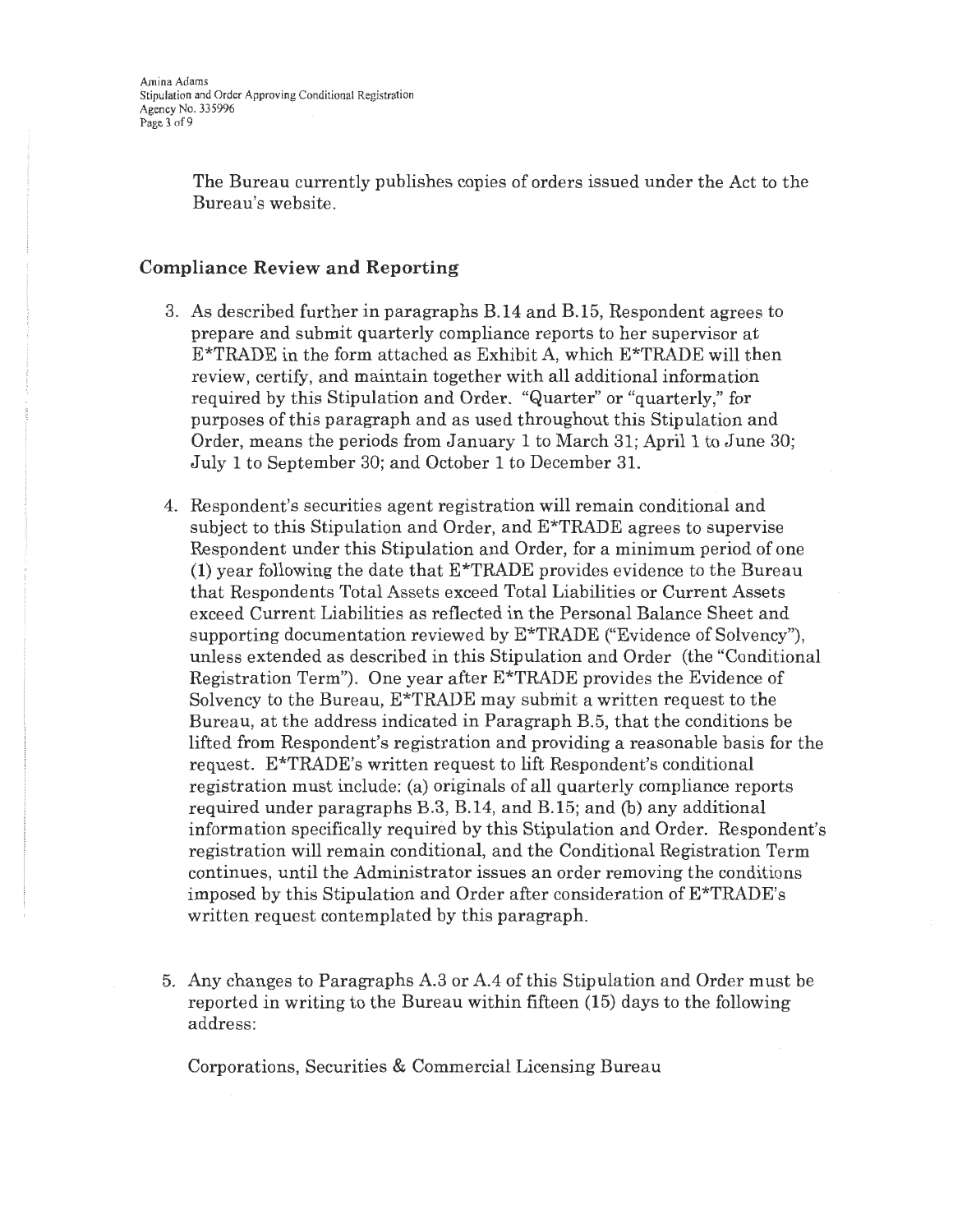Securities & Audit Division - Final Order Monitoring P.O. Box 30018 Lansing, MI 48909

- 6. Respondent must separately report to the Bureau any: (a) customer complaints (written or verbal); (b) disciplinary actions; and (c) other changes to Respondent's answers to the Disclosure Questions on the Form U4 (a "Reportable Event") that arise during the Conditional Registration Term, regardless of whether Respondent is required to report this information on the Form U4, within twenty-one (21) days after receipt of the information. Reporting this information on the CRD/IARD system alone will not satisfy this requirement. Respondent must also supply the Bureau a copy of her revised Form(s) U4 upon its filing through the CRD/IARD. These items must be reported to the Bureau in writing directly at the address indicated in Paragraph B.5 and must include the following information regarding each customer complaint or Reportable Event:
	- a. A summary of the Reportable Event including supporting documentation.
	- b. If related to a customer complaint, include:
		- 1. Client name, address, telephone number and e-mail address, if any.
		- ii. A copy of any written complaint.
		- iii. A written summary of any verbal complaint or other Reportable Event.
		- iv. Current status of the complaint or other Reportable Event, including the resolution, if any.
- 7. Respondent and E\*TRADE acknowledge that a new complaint or other reportable item may extend the supervisory period.
- 8. All new accounts for Respondent's Michigan customers will be reviewed and approved by E\*TRADE before the execution of the initial transaction(s) in any new accounts.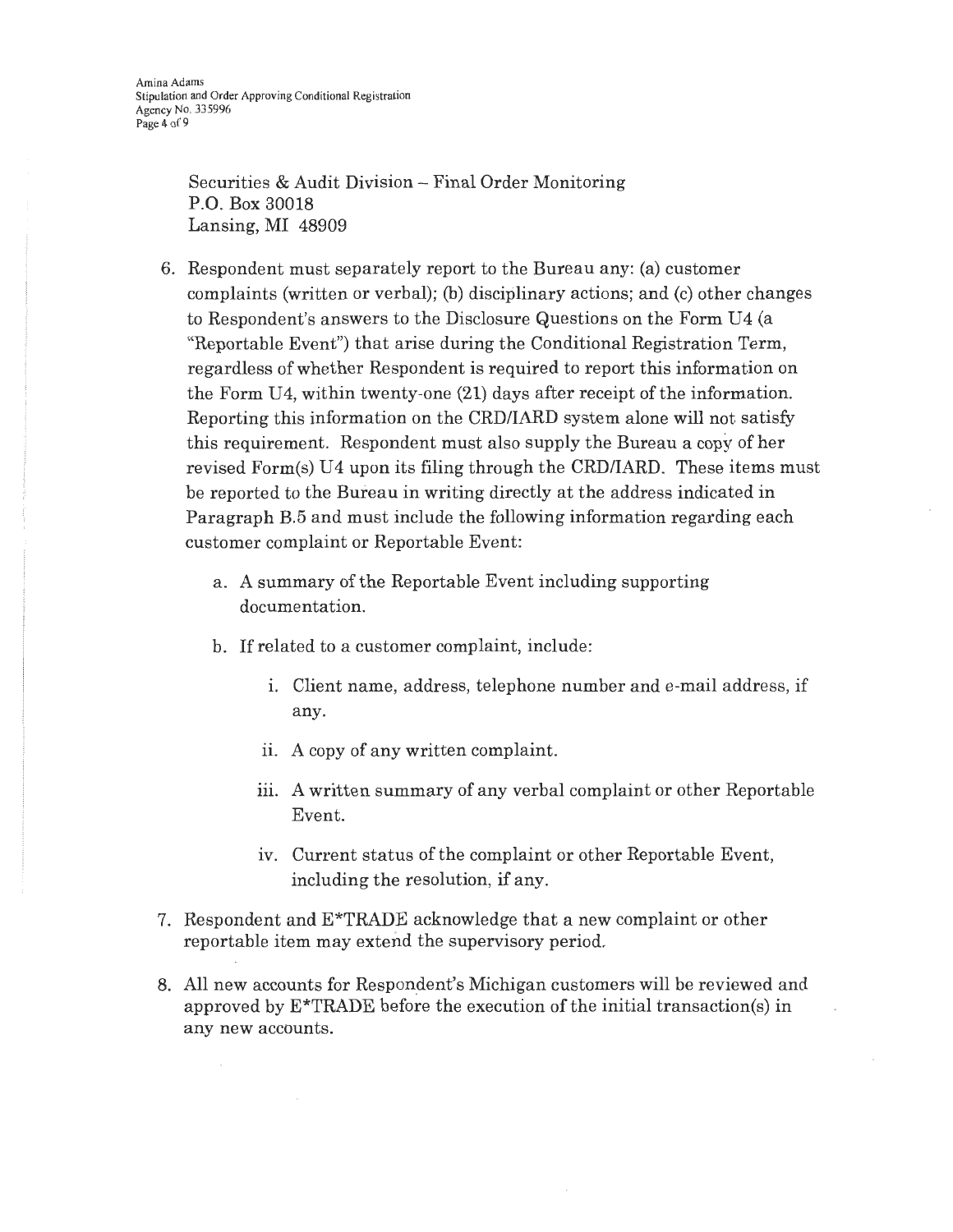Amina Adams Stipulation and Order Approving Conditional Registration Agency No. 335996 Page 5 of 9

- 9. If the respondent's compensation becomes commission based, then all transactions for customer accounts will be reviewed and approved by E\*TRADE within 24 hours of placement.
- IO.All correspondence, including, without limitation, electronic communications, U.S. mail, facsimiles, etc., both incoming and outgoing, shall be reviewed by Respondent's supervisor or E\*TRADE's compliance department on no less than a monthly basis. E\*TRADE will maintain written evidence of review (e.g., Supervisor or Compliance Officer's initials written on all correspondence). This review may be performed through an automated message review program.
- 11.All advertising, sales literature and other solicitation material given or sent by Respondent to any customer or potential customer shall be approved by Respondent's supervisor or E\*TRADE's compliance department before use.
- 12. E\*TRADE will hold a quarterly review meeting with Respondent regarding her activities and the status of any current disciplinary actions.
- 13. Every six months, E\*TRADE will review Respondents financial situation, including reviewing Respondent's current credit report and personal balance sheet.
- 14. Within fourteen (14) calendar days after the final day of each quarter, Respondent agrees to prepare and submit to his supervisor at E\*TRADE a quarterly compliance report in the form attached as Exhibit A. Within fourteen (14) calendar days after receiving Applicant's quarterly compliance report, E\*TRADE agrees to review the report certifying in writing whether Respondent complied with this Stipulation and Order and the Act during the applicable quarterly reporting period. The report and certification must be maintained by E\*TRADE. The reporting period for the first quarterly compliance report begins immediately on the date that the attached Order is entered and ends on the final day of that quarter. The reporting period for subsequent quarterly compliance reports begins on the first day and ends on the final day of the next applicable quarter.
- 15. E\*TRADE is not required to submit Respondent's quarterly compliance reports to the Bureau on a periodic basis. However, E\*TRADE must maintain all quarterly compliance reports and certifications and provide them to the Bureau: (a) to support a request to lift Respondent's conditional registration as provided in Paragraph B.4 of this Stipulation and Order; (b) upon request by the Department within ten (10) calendar days, in connection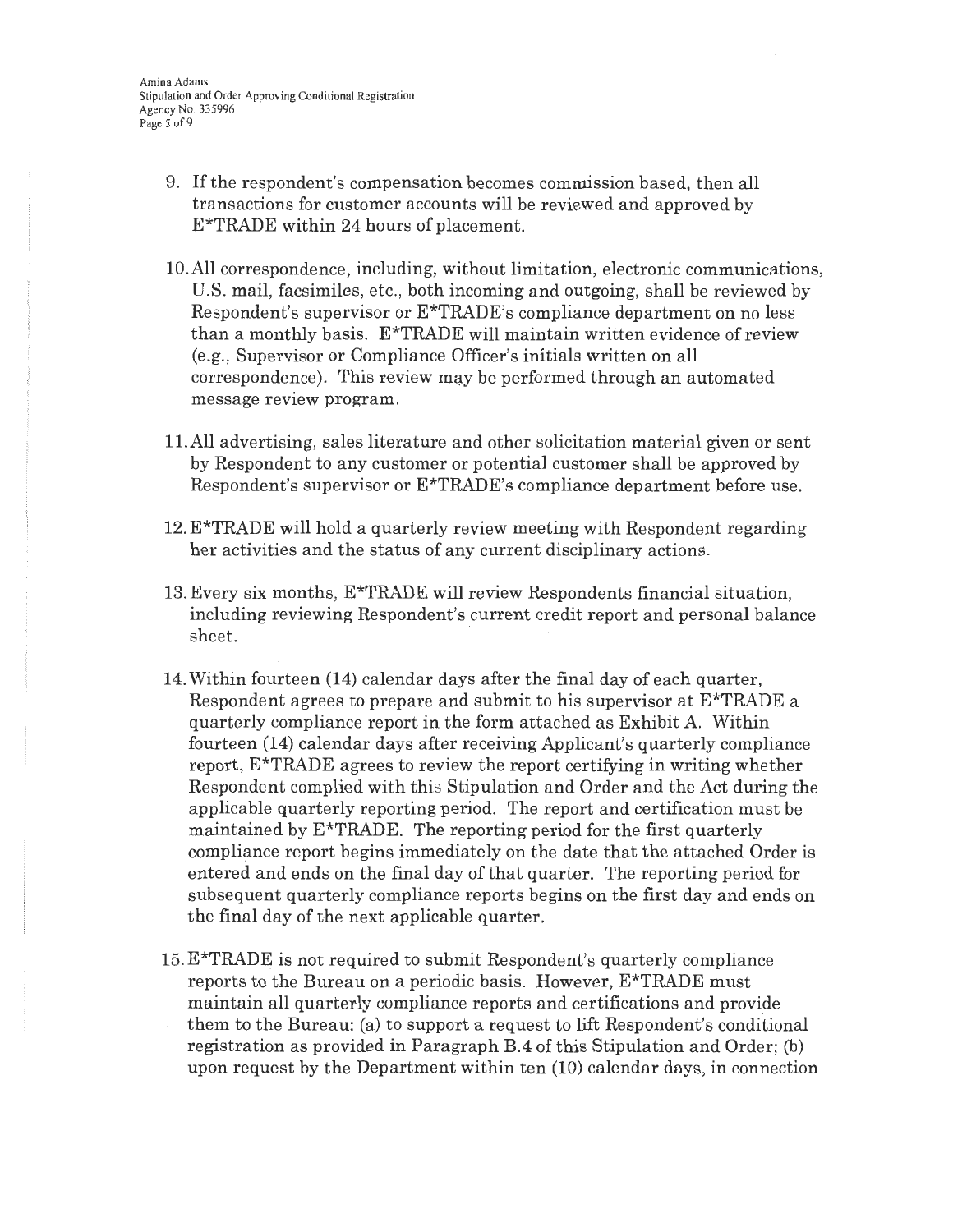with any submission of information as required under Paragraph B.6 of this Stipulation and Order; and (c) upon request by the Bureau within ten (10) calendar days for any other reason.

If any quarterly compliance report reveals that Respondent is not in compliance with this Stipulation and Order or the Act, then E\*TRADE must immediately report the non-compliance to the Bureau in writing at the address indicated in Paragraph B.5.

16. E\*TRADE will not transfer the registration of Respondent to another brokerdealer, pursuant to a mass transfer, without prior approval of the Bureau while this Stipulation and Order is in effect.

#### **Additional Provisions**

- 17. Respondent and E\*TRADE will fully cooperate with the Bureau in any investigation, audit, or examination relating to Registrant's activities.
- IS.Respondent and E\*TRADE acknowledge and agree that upon their failure to comply with any requirements imposed by this Stipulation and Order, the Administrator is entitled to and may immediately: (a) suspend all registrations held by Respondent under the Act; (b) deny any renewal registrations submitted by her; and (c) deny any future applications for registration submitted by her. A summary suspension under this paragraph is effective upon written notice to Respondent given by the Administrator or her designee with no opportunity for hearing. Respondent and E\*TRADE further acknowledge and agree that the Administrator may pursue any other available contractual, administrative, or judicial remedies to enforce this Stipulation and Order. Respondent may voluntarily surrender or withdraw a registration under the Act; however, such surrender or withdrawal will not negate the previously mentioned actions against the relevant registration or additional disciplinary proceedings if a violation of this Stipulation and Order or the Act occurred.
- 19.Respondent further acknowledges and agrees that: (a) the Administrator has jurisdiction and authority to enter the attached Order; (b) the attached Order may be entered without any further notice to Respondent; and (c) upon entry of the attached Order, it is final and binding, and Respondent waives any right to a hearing that exists under the Act, the rules promulgated under the Act or the predecessor Act, the Administrative Procedures Act of 1969, 1969 PA 306, MCL 24.201 et seq., or other applicable law.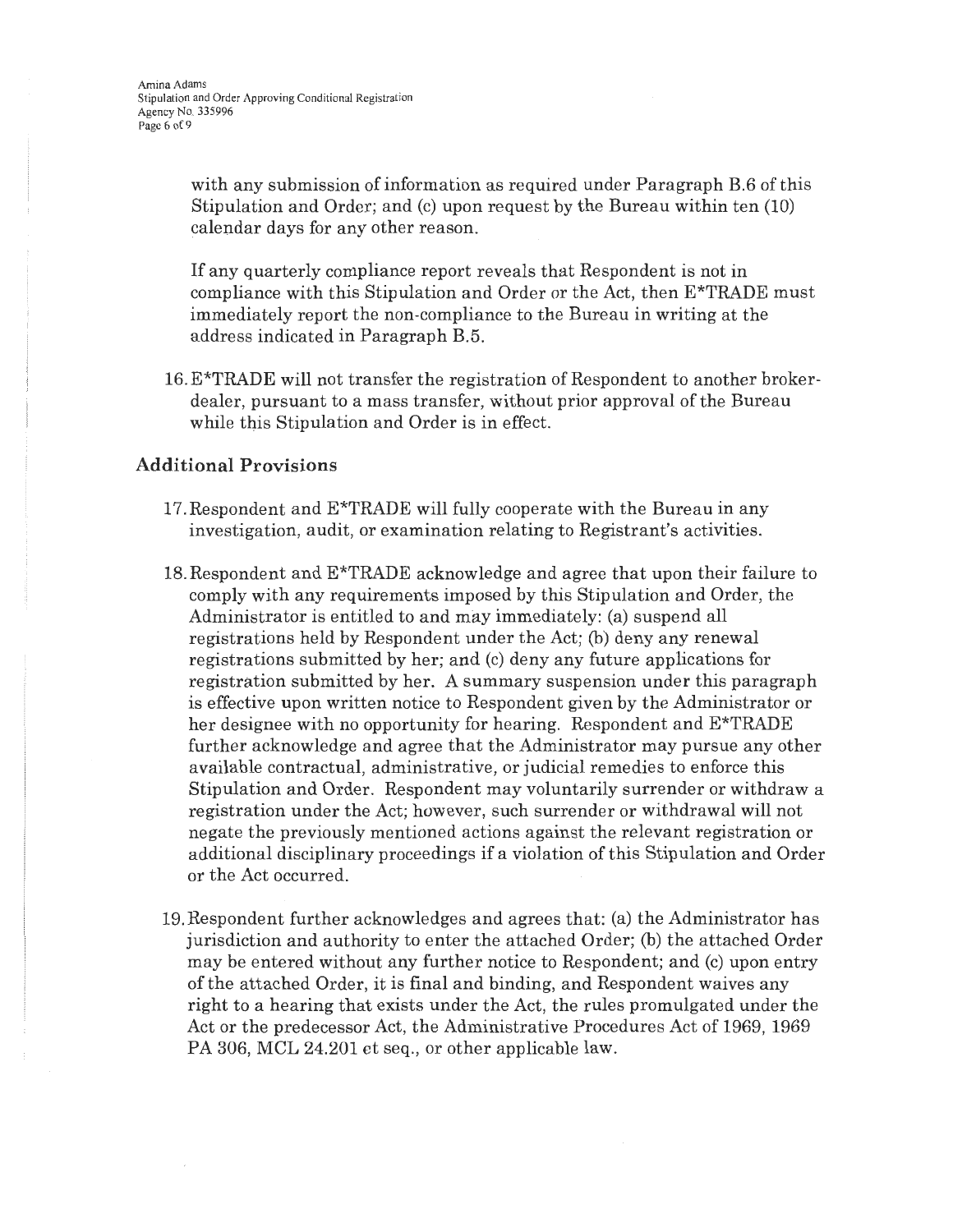Amina Adams Stipulation and Order Approving Conditional Registration Agency No. 335996 Page 7 of 9

- 20. The Parties acknowledge and agree that this Stipulation and Order contains the entire understanding of the Parties and supersedes and forever terminates all prior and contemporaneous representations, promises, agreements, understandings, and negotiations, whether oral or written, with respect to its subject matter. The Parties further agree that this Stipulation and Order may only be amended, modified, or supplemented by a duly executed writing signed by each party and approved by Order of the Administrator.
- 21. The Parties acknowledge and represent that: (a) each party has read this Stipulation and Order in its entirety and fully understands all of its terms, conditions, ramifications, and consequences; (b) each party unconditionally consents to the terms of this Stipulation and Order; (c) each party has consulted with or had ample opportunity to consult with legal counsel of his, her, or its choosing prior to executing this Stipulation; (d) each party has freely and voluntarily signed this Stipulation; and (e) the consideration received by each party as described in this Stipulation and Order is adequate.
- 22. The Parties agree that they may execute this Stipulation in any number of counterparts, each of which shall be deemed an original hereof, but which together shall constitute one and the same instrument and agreement, and that facsimile or electronically-transmitted signatures may be attached to this Stipulation and shall be binding on such party as an original signature.
- 23. The signatories to this Stipulation below represent and warrant that they have the legal capacity and authority to enter into this Stipulation on behalf of the named Parties and to bind the named Parties to the terms and conditions contained herein.

Through their signatures, the Bureau, Respondent, and E\*TRADE agree to comply to the above terms and conditions.

Dated:  $1/3/19$  Signed:

Amina Adams Respondent

Dated:  $\frac{1}{2}$   $\frac{1}{2}$ 

Signed: $\angle$ 

James Karavanis, Chief Compliance Officer EXTRADE Securities, LLC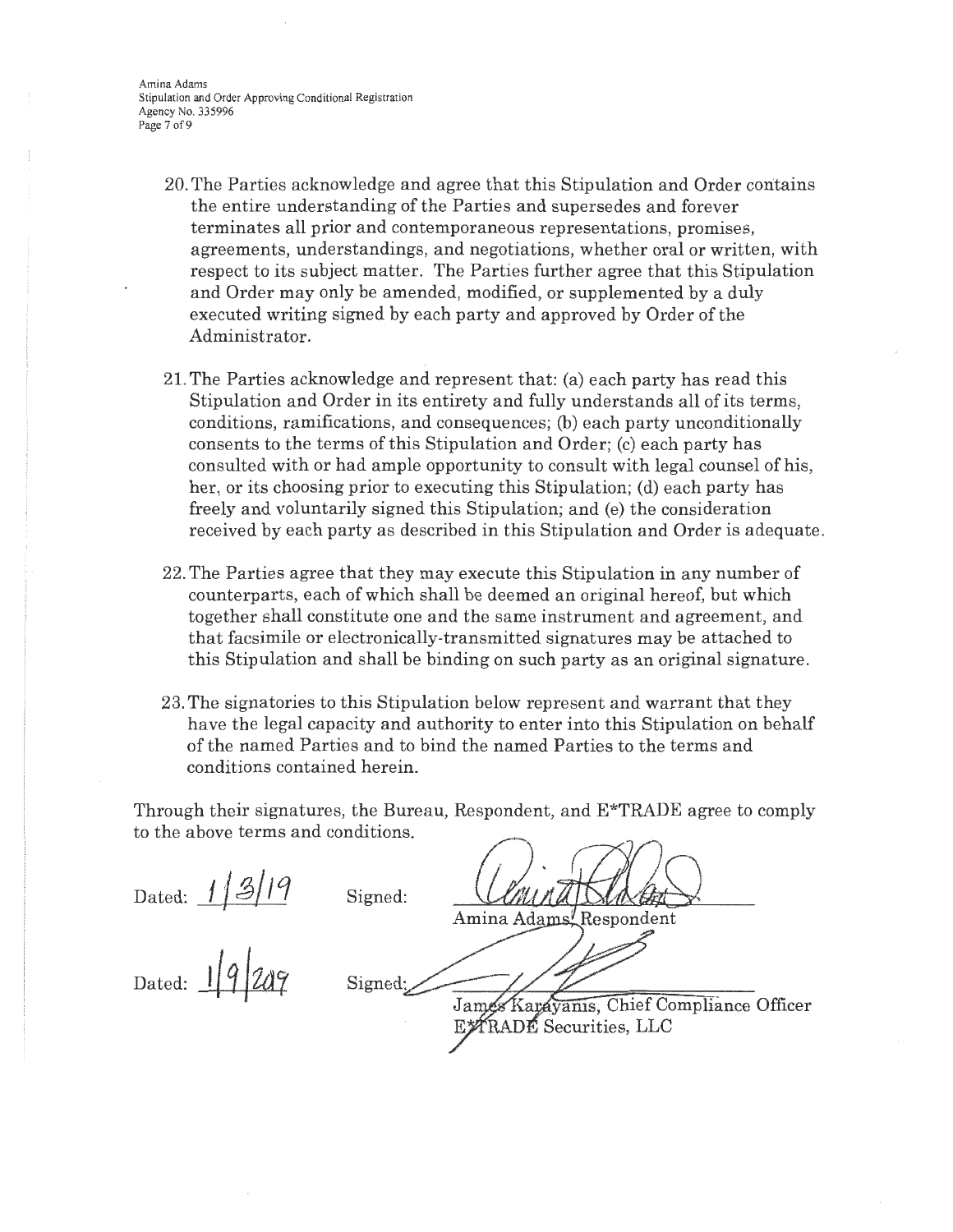Amina Adams Stipulation and Order Approving Conditional Registration Agency No. 335996 Page 8 of 9

# Approved by:

Dated:  $\frac{9.19}{9}$  Signed:

inothy eague

Timothy L. Teague Securities & Audit Division Director Corporations, Securities & Commercial Licensing Bureau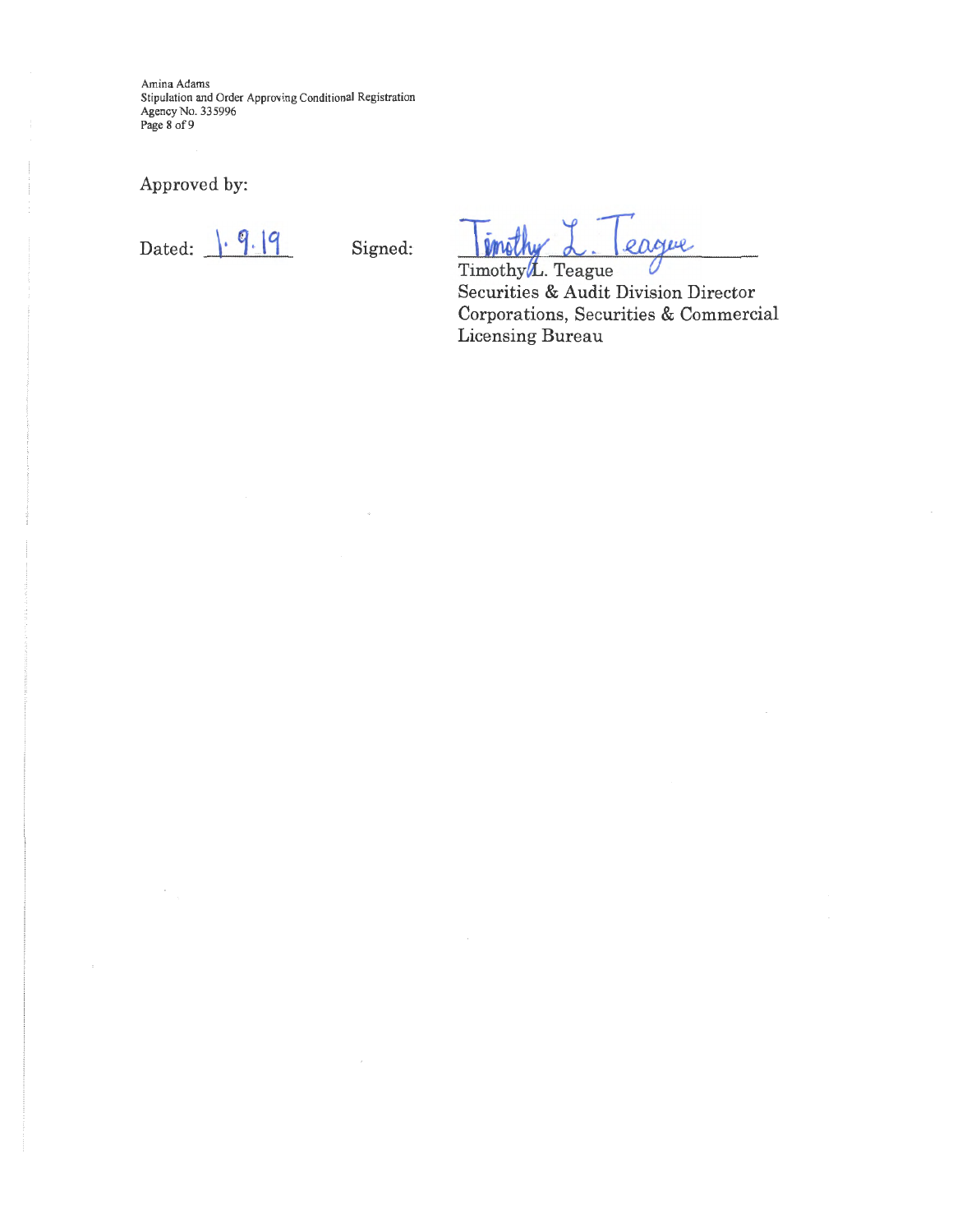Amina Adams Stipulation and Order Approving Conditional Registration Agency No. 335996 Page 9 of 9

C. ORDER

NOW, THEREFORE, the Administrator ORDERS:

IN ACCORDANCE WITH THE FOREGOING FULLY EXECUTED STIPULATION, REGISTRANT AMINA ADAMS'S SECURITIES AGENT REGISTRATION IS CONDITIONALLY APPROVED.

Julia Dale Administrator and Director Corporations, Securities & Commercial Licensing Bureau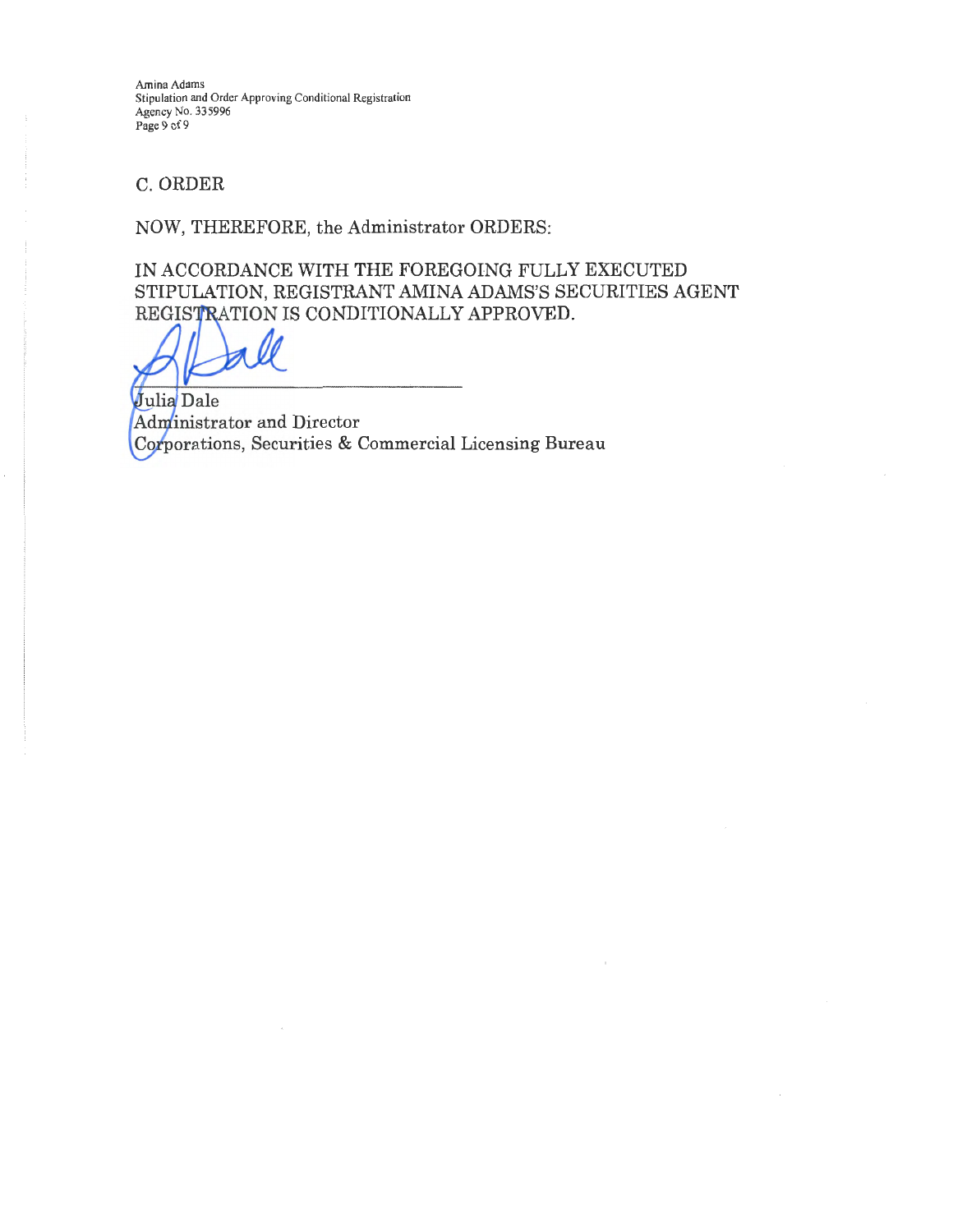### **STATE OF MICHIGAN DEPARTMENT OF LICENSING AND REGULATORY AFFAIRS CORPORATIONS, SECURITIES & COMMERCIAL LICENSING BUREAU**

In the matter of: Agency No. 335996

AMINA ADAMS CRD# 3154271

Respondent.

I ------------<sup>1</sup>/2 Issued and entered This  $5$  day of *& All mbu*, 2018

# **NOTICE OF INTENT TO REVOKE, SUSPEND, CONDITION, OR LIMIT SECURITIES AGENT REGISTRATION**

## **I. RELEVANT FACTS AND APPLICABLE LAW.**

Relevant information and statutory provisions, under the Michigan Uniform Securities Act (2002), 2008 PA 551, as amended, MCL 451.2101 *et seq* (the "Securities Act"):

- 1. Amina Adams (CRD#3154271) is an individual who resides in the State of Georgia. Respondent is presently registered in Michigan as a securities agent through E\*Trade Securities, LLC ("E\*Trade", CRD#29106).
- 2. The Corporations, Securities & Commercial Licensing Bureau ("the Bureau") within the Department of Licensing and Regulatory Affairs began an investigation of Respondent's activities in the securities industry after a routine review of disclosures on the Central Registration Depository ("CRD") revealed that Respondent was the subject of a civil judgment.
- 3. The Bureau requested, and Respondent provided a personal balance sheet in the course of the investigation. The balance sheet submitted by Respondent showed that her liabilities exceed her assets. The Administrator finds that Respondent is insolvent because her liabilities exceed her assets.
- 4. The Director of the Bureau ("Administrator") has reviewed materials regarding Respondent's financial condition as it relates to her registration as a securities agent under the Securities Act. The Administrator has determined that it is authorized, appropriate, and in the public interest to revoke, suspend, condition, or limit Respondent's securities agent registration.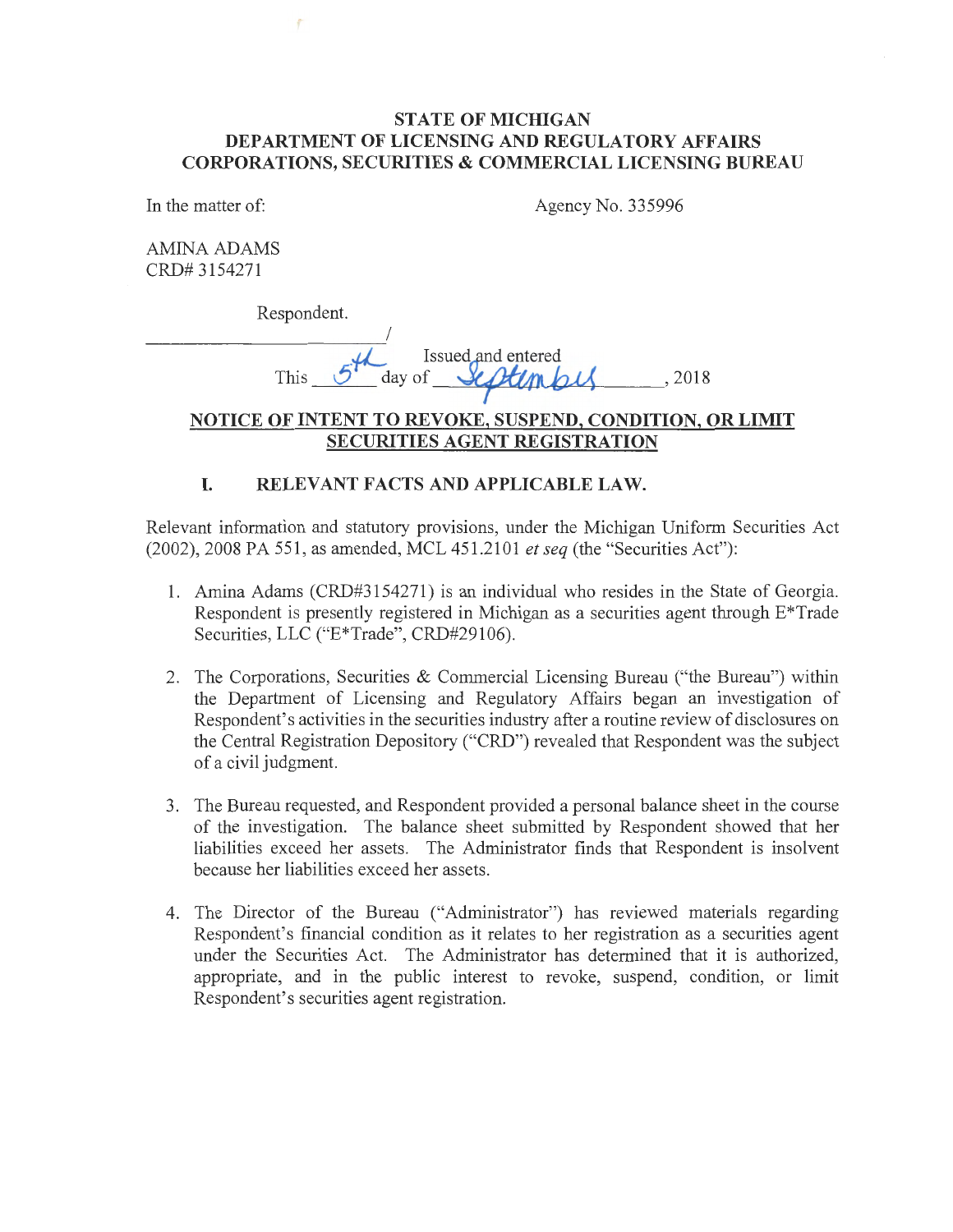5. Section 412(2) of the Securities Act, MCL 451.2412(2), states in relevant part:

If the administrator finds that the order is in the public interest and subsection  $(4)$ authorizes the action, an order under this act may revoke, suspend, condition, or limit the registration of a registrant and if the registrant is a broker-dealer or investment adviser, of a partner, officer, director, or a person having a similar status or performing similar functions, or a person directly or indirectly in control of the broker-dealer or investment adviser ...

6. Section 412(4) of the Securities Act, MCL 451.2412(4) states in relevant part:

(4) A person may be disciplined under subsections (1) to (3) if any of the following apply to the person:

\*\*\*

(g) The person is insolvent, either because the person's liabilities exceed the person's assets or because the person cannot meet the person's obligations as they mature. The administrator shall not enter an order against an applicant or registrant under this subdivision without a finding of insolvency as to the applicant or registrant...

7. Section 412(7) of the Securities Act, MCL 451.2412(7), states:

 $(7)$  Except under subsection  $(6)$ , an order shall not be issued under this section unless all of the following have occurred:

- (a) Appropriate notice has been given to the applicant or registrant.
- (b) Opportunity for hearing has been given to the applicant or registrant.
- ( c) Findings of fact and conclusions of law have been made on the record pursuant to the administrative procedures act of 1969, 1969 PA 306, MCL 24.201 to 24.328.
- 8. The Administrator may revoke, suspend, condition, or limit Respondent's securities agent registration pursuant to section 412(2) of the Securities Act, MCL 451.2412(2), because it is in the public interest, and because:
	- A. Respondent is insolvent because her liabilities exceed her assets, giving the Administrator cause to issue an order under sections  $412(2)$  and  $412(4)(g)$  of the Securities Act, MCL 451.2412(2) and MCL 451.2412(4)(g).